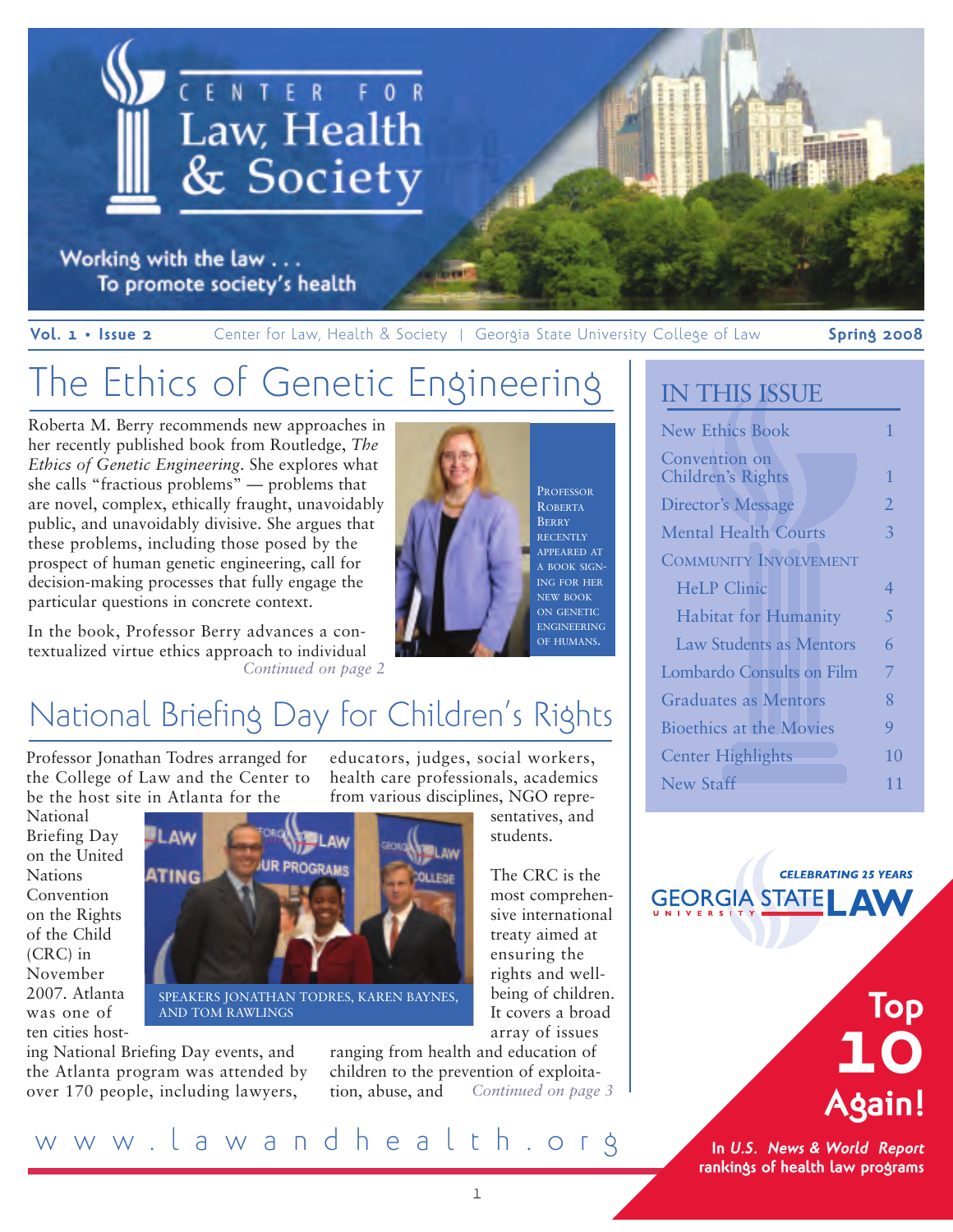

"What is health law?" a first-year law student recently asked me, "and how do I know if it's a field I would like to go into?"

"Self-interest and sheer interest," I responded to the second question first, then added, "Health law is a field for generalists." He looked puzzled, so I elaborated.

One reason to go into the health law field is to "follow the money." Last year, national expenditures on health care were over \$2 trillion, or approximately 16% of the GDP in the United States. Health care spending is projected to be over \$4 trillion within the next 10 years, or 20% of the GDP. Practically everyone in the health industry will need lawyers; you do the math.

Sheer interest is why I went into the field. I'm a generalist at heart, and health law is a field that encompasses a wide variety of legal disciplines, ranging from corporate law to criminal law, from administrative law to constitutional law, from tort law to public interest law.

Our graduates work in a broad spectrum of health law settings. Corporate counsel advise for-profit and not-for-profit health care businesses. Government attorneys prosecute white-collar crime in health care or implement major health legislation at national and state levels. Civil rights lawyers promote the health of under-served communities. Trial attorneys address allegations of medical malpractice. Mediators resolve conflicts in the health industry before litigation becomes necessary.

Students are encouraged to test their interests in this fast-growing field of practice by taking courses in one or more of our program's six focus areas (see graphic). Our excellent faculty and staff featured in this newsletter are always available for curriculum and career guidance as you explore this dynamic field.

Best wishes,

Charity Scott

### Genetic Engineering continued from page 1

decision-making, in which parents immerse themselves in the facts and circumstances surrounding particular choices for their future children and then make choices guided by the virtues of parenting — love, caring, and loyalty. She also calls for a "navigational approach" to policy-making, in which members of the political community immerse themselves in the facts and circumstances surrounding our policy choices, examining the issues from multiple perspectives and bringing our shared political values to bear to arrive at incremental resolutions subject to revision over time.

Professor Berry joined the Center as a Faculty Fellow in Fall 2007. She offers an innovative course on biotechnology law, policy, and ethics that enrolls a mix of Georgia State law students and graduate science students as well as graduate biomedical engineering students from her home institution, the Georgia Institute of Technology. Professor Berry serves on the Intellectual Property Advisory Board at the College of Law. She has published numerous articles and book chapters on legal, ethical, and policy issues in biotechnological innovation, bioscience and biomedical research, and health care.

Professor Berry also serves on the editorial board of *HealthCare Ethics Committee Forum* and was co-editor of *A Health Law Reader* (Carolina Academic Press 1999). She is an Associate Professor of Public Policy at Georgia Tech where she has won outstanding teaching and faculty awards from the Institute, the Ivan Allen College of Liberal Arts, and the Student Government Association. She received her Ph.D. from the University of Notre Dame; J.D. from the University of Wisconsin; and B.A. from Swarthmore College.

### **Center's Focus Areas in Health Law**

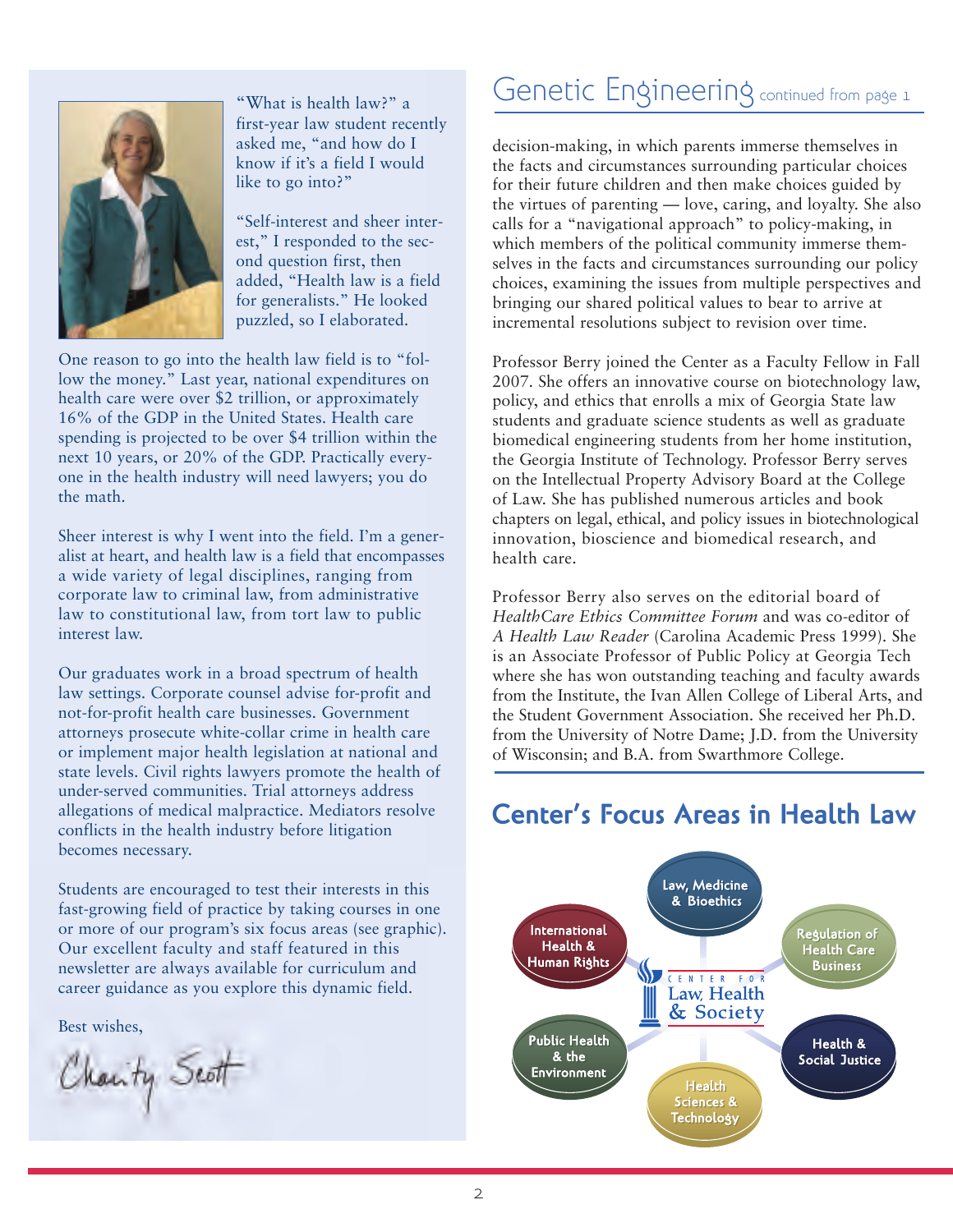# Mental Health Treatment – Not Jail



JUDGE WINSTON P. BETHEL AND PROF. CHARITY SCOTT

The Honorable Winston P. Bethel, Chief Magistrate of DeKalb County, spoke at a Center forum about his work establishing the DeKalb Diversion Treatment Court to provide mentally ill offenders with recovery instead of incarceration. Judge Bethel established the treatment court (formerly called the DeKalb Mental Health Court) in 2001 to incorporate therapeutic jurisprudence into the court system in Georgia. Therapeutic jurisprudence is a field of law that explores how the legal system can have a positive impact on those

affected by it, including criminal offenders and victims as well as lawyers and other parties. Judge Bethel's court advances a therapeutic jurisprudence

A goal of therapeutic jurisprudence is to treat the disorders causing offenders to commit crimes instead of simply incarcerating them.

goal to treat the disorders causing offenders to commit crimes instead of simply incarcerating them.

With the de-institutionalization of the mentally ill beginning in the 1960s, jails and prisons have become the repository for people who are mentally ill. Judge Bethel discussed how his program works for the benefit of mentally ill offenders by offering a voluntary program where, if the offenders complete the treatment program, their charges are dropped. If the participants leave the program, however, their criminal cases are reactivated. The goal of the treatment court is to empower individuals to function on their own.



JUDGE BETHEL DISCUSSED THE IMPORTANCE OF OFFERING MENTAL HEALTH TREATMENT TO CRIMINAL OFFENDERS INSTEAD OF JAIL DURING A FALL 2007 PROGRAM.

## Child Rights cont. from page 1



THE INTERDISCIPLINARY AUDIENCE INCLUDED LAWYERS, JUDGES, SOCIAL WORKERS, HEALTH CARE PROFESSIONALS, ACADEMICS, NGO REPRESENTA-TIVES, AND STUDENTS.

neglect. The CRC has been ratified by every country in the world except the United States and Somalia (which does not have an internationally recognized government that can ratify the CRC). The program explored why the CRC has such widespread support globally and why the United States is a holdout. The event focused also on how this international treaty is relevant to the lives of children in Georgia and elsewhere in the United States.

Professor Todres gave an overview of the CRC and key issues with respect to the U.S. position. Tom Rawlings, who is the Director of the Office of the Child Advocate in Georgia, spoke about the CRC's provisions on health and welfare of children and the CRC's relevance to children in Georgia. Karen Baynes, who is the Associate Director of the Carl Vinson Institute of Government at the University of Georgia, focused on juvenile justice issues and how U.S. ratification of the CRC would affect juvenile justice in Georgia.

A lively discussion with the audience followed the panel's presentations. A Carver high school student (see story on page 6) asked one of the more poignant questions: "If this is about children's rights, why haven't they asked kids what we think?" The event was featured the following week in the lead editorial of *The Atlanta Journal-Constitution*, which called for the United States to ratify the CRC.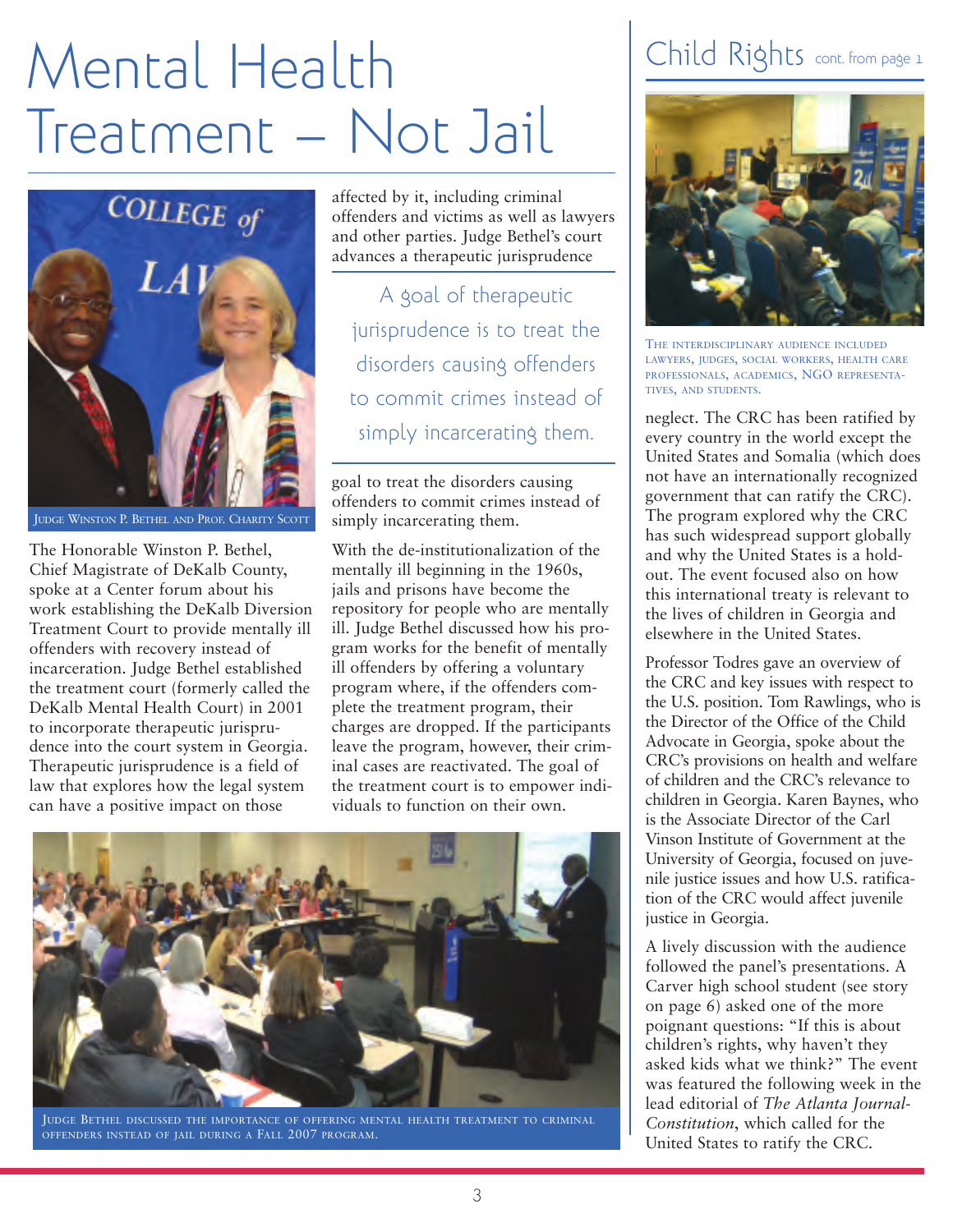

# Georgia State Law Students Tour Hospital



FACULTY AND STUDENTS STAFFING THE HELP LEGAL SERVICES CLINIC SPRING 2008 SEMESTER (L TO R): BRIAN BASINGER, NATASHA NANKALI, CLINICAL PROFESSOR SYLVIA CALEY (DIRECTOR OF HELP), ERNESSA BRAWLEY, SEAN DEVETTER, SHARIFF JONES, STEPHANIE MASON, JIM HUFFORD, MARY DOTY CONYERS, PATRICK NORRIS, CATHRYN FERRIGNO, CLINICAL PROFESSOR LISA BLISS, ADJUNCT PROFESSOR RANDALL HUGHES

During the successful third semester of the HeLP Legal Services Clinic, Clinic faculty supervised ten students providing free legal assistance to 45 clients. The clients are referred to the Clinic through the Health Law Partnership (HeLP), which is a community collaboration among the law school, Children's Healthcare of Atlanta (which operates three Atlanta area children's hospitals), and the Atlanta Legal Aid Society. Many of the Clinic's clients are parents of children who have chronic and serious illnesses. To help students get a better understanding of what children and families experience at the bedside, all Clinic students now take a tour of Children's hospital at Egleston. Students learn about the hospital departments and services, how procedures and equipment are adapted to child-size patients, and the use of technology for healing. Students have uniformly agreed that the tour helps them represent clients with a deeper understanding of the issues that affect them.



STUDENTS DISCUSS IMPORTANT CASE ISSUES

## Substantial Gifts for HeLP Legal Services Clinic

The HeLP Legal Services Clinic received two major gifts this past year from very generous local donors. The Ida Alice Ryan Charitable Fund, which funds charitable, scientific, literary, and educational initiatives, gave \$30,000 to support the Clinic. The Community Foundation for Greater Atlanta, Inc., through its Competitive Grants Program which helps nonprofit organizations in the Atlanta area, contributed \$25,000 towards the Clinic's on-going activities. The Center and the Atlanta Legal Aid Society coordinated on the application to the Community Foundation, which has shown its ongoing support for the partnership. Its recent \$25,000 gift

is the third grant received by HeLP; the foundation also provided a \$15,000 gift in 2005 and a \$70,000 gift from its donor-advised funds in 2006.

With these gifts, the Center successfully completed its startup fundraising for the first three years of the HeLP Clinic's operations. The Clinic continues to seek funds to support its many activities, including summer student fellowships, support for research, and outreach. If you would like to support the HeLP Legal Services Clinic, please contact HeLP Director Sylvia Caley at 404.413.9132.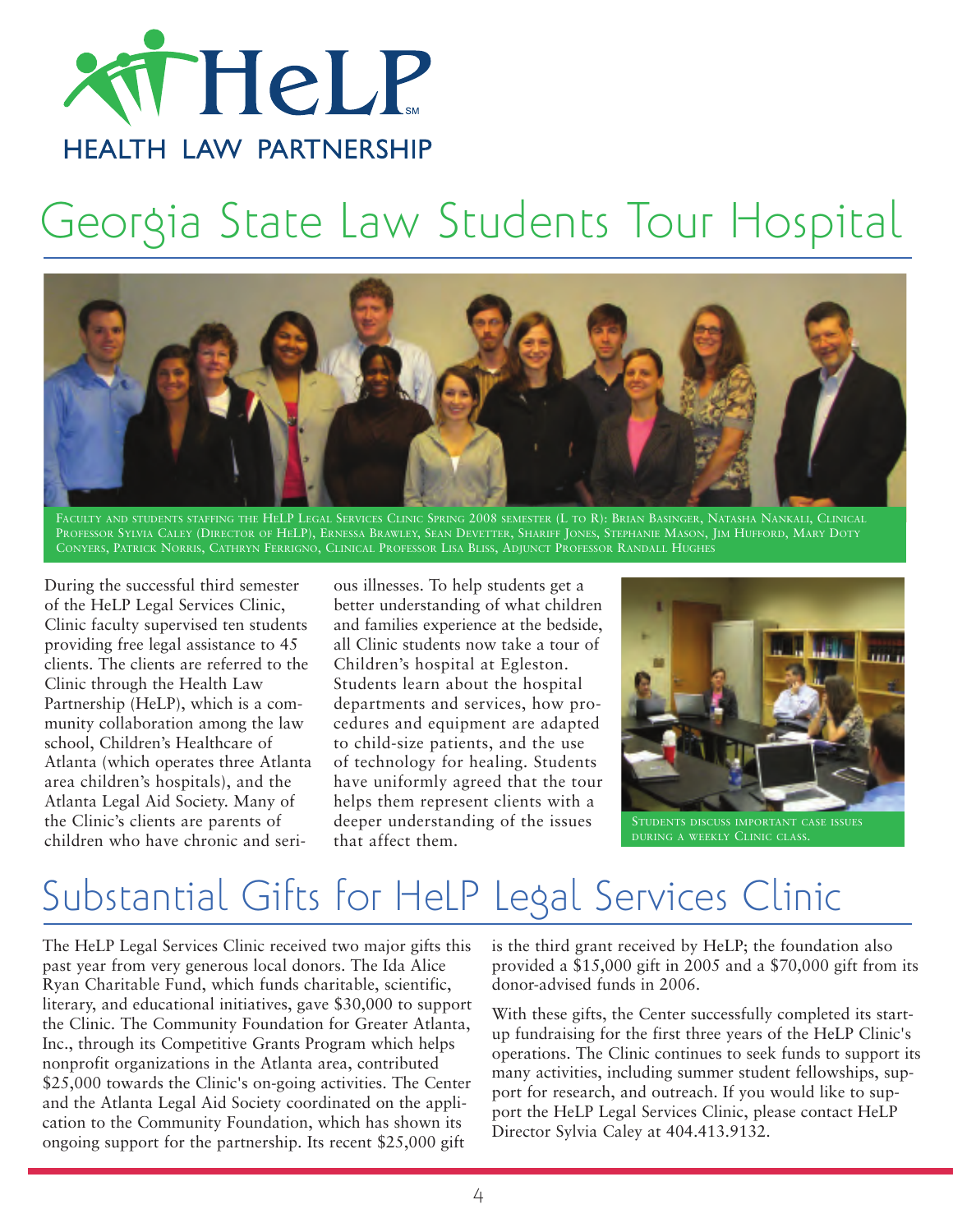## Equal Justice Works Fellowship

Recent law graduate Aisha Saeed was awarded a prestigious Equal Justice Works Fellowship, making her the law school's first fellow from this distinguished organization for legal education. Her two-year fellowship began in September 2007.

The Equal Justice Works Fellowships program was created in 1992 to address the shortage of attorneys working on behalf of traditionally under-served populations and causes. Each year some 350 law students and graduates compete for fellowships; 50 fellowships are awarded.

Applicants identify an area of unmet need in a local community they wish to work in and propose a comprehensive program to address such need. Equal Justice Works evaluates the applications and sends the most promising projects to sponsors, who select deserving proposals for two-year funding.

"As a former teacher, I am acutely aware of the manner in which Georgia schools don't meet the educational needs of low-income, chronically ill students," Saeed explains. "My fellowship project is designed to improve educational services and support to this population. I provide legal representation, education, and advocacy on behalf of children with chronic illness by working with HeLP (Health Law Partnership)."

The outcomes of Saeed's project include: improved access to education for these children; improved understanding by parents, health providers, and educators of the needs of ill children; improved school policies for these children; and development of best practices for addressing their educational needs.

Equal Justice Works Fellowships seek to



EQUAL JUSTICE WORKS FELLOW AISHA SAEED FOCUSES ON THE EDUCATIONAL NEEDS OF LOW-INCOME, CHRONICALLY ILL STUDENTS.

develop the public interest law leaders of the future, whether they continue to work in the nonprofit arena or become pro bono advocates in the private bar. Saeed's Equal Justice Works Fellowship project is sponsored by the national labor and employment law firm of Ford & Harrison LLP.

# Building Our Community

In Spring 2008, health law professors and students participated in a Habitat for Humanity build team from the law school. In celebration of its 25th anniversary, the College of Law faculty, students, and staff have pledged 25,000 hours of pro bono service during the year. The Center is sponsoring and participating in many activities as part of this initiative.







ASSOCIATE PROFESSOR JONATHAN TODRES ASSOCIATE PROFESSOR LESLIE WOLF STUDENT HEALTH LAW ASSOCIATION MEMBER ERNESSA BRAWLEY (LEFT) WITH ANOTHER VOLUNTEER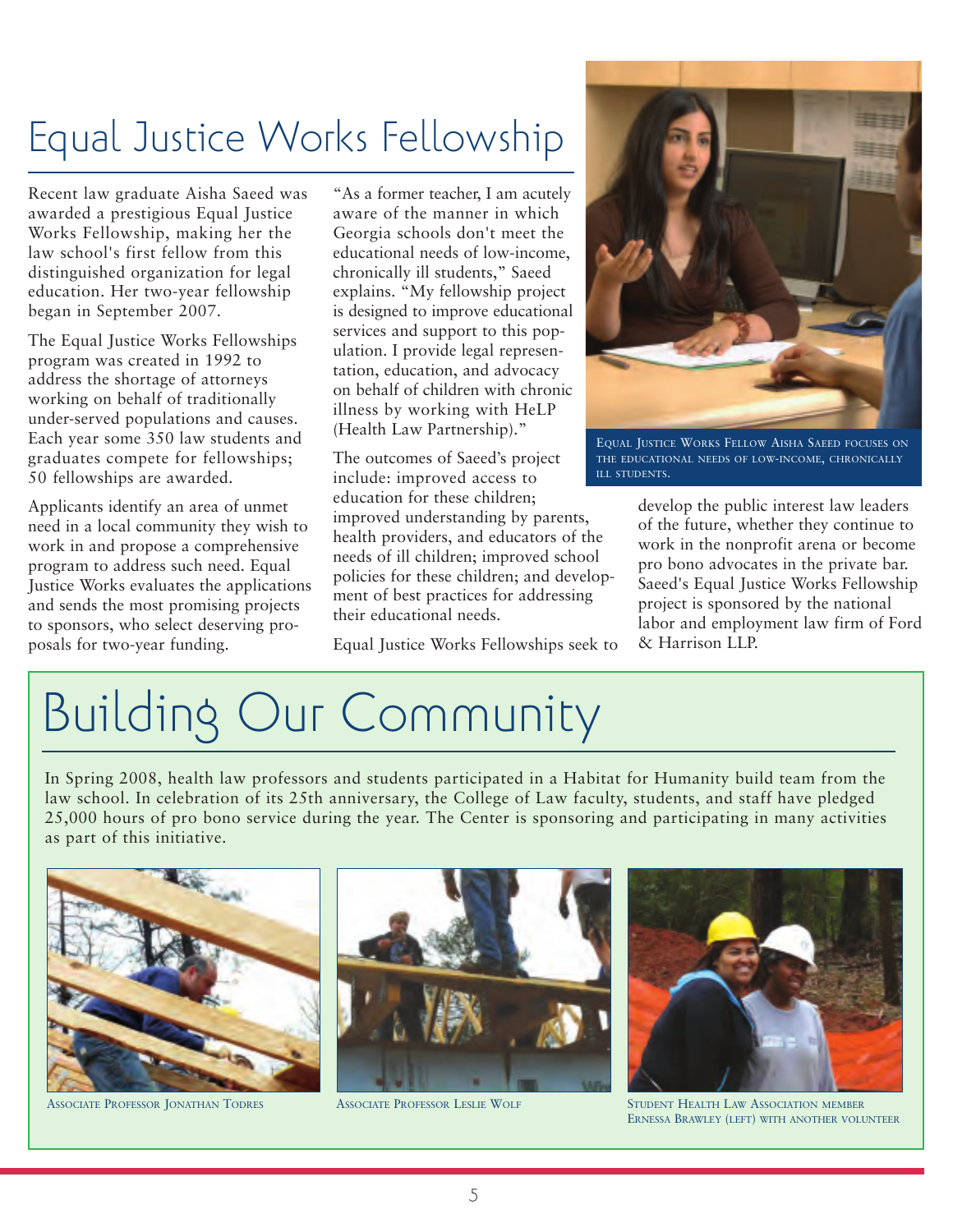

# Law Students Mentor High School Students

The Center for Law, Health &<br>Society kicked off a program<br>Georgia State law students to<br>mentor high school students from the Society kicked off a program for Georgia State law students to mentor high school students from the New Schools at Carver, part of the Atlanta Public School system in downtown Atlanta. The Center's Associate Director, Jerri Nims Rooker, created the program as part of her focus on developing community initiatives for the Center. Members of the Student Health Law Association, Black Law Student Association, and Child Advocacy Society volunteered with the program.

Carver is a model public school in Georgia incorporating a new way of learning in smaller, more personalized settings. There are five interest-specific schools at Carver that focus on realworld education. The mentees are from the School of Health Sciences and Research, referred to as the LAB at Carver. Course work focuses on preparing students for college as well as for jobs in any of the over 200 health professions. Current enrollment at the LAB includes 296 students of whom 177 are female, 119 are male, 285 are African-American, 8 are Hispanic, 2 are Caucasian, and 1 is multi-racial.

Over 20 law students mentored 20 high

school students during the 2007-08 academic year. At the outset of the year, law students visited Carver and got to know their mentees through games and over lunch. Later in the year, the Carver students visited the law school, attending

The Center's Associate Director, Jerri Nims Rooker, created the program as part of her focus on developing community initiatives for the Center.

Professor Charity Scott's class on torts; engaging with Professor Jonathan Todres on the film "Juvies"; and talking with Professor Sylvia Caley about legal issues that affect children's health. The mentors and mentees also attended the

national briefing day on the Convention on the Rights of the Child at Georgia State (see story on page 1).

Law student Heather Carter helped run the Carver mentor program and participated as a mentor. She observed: "I think the goals of the program are to interact with Carver students and provide guid-



JERRI NIMS ROOKER AND LAW STUDENT HEATHER CARTER KICK-OFF A MENTOR PROGRAM WITH CARVER HIGH SCHOOL

ance about school and life in general. The high school students were highly engaged and talked to their mentors about everything from youth violence to class work to prom."



LAW STUDENT MENTOR MEREDITH CARR WITH HER CARVER MENTEE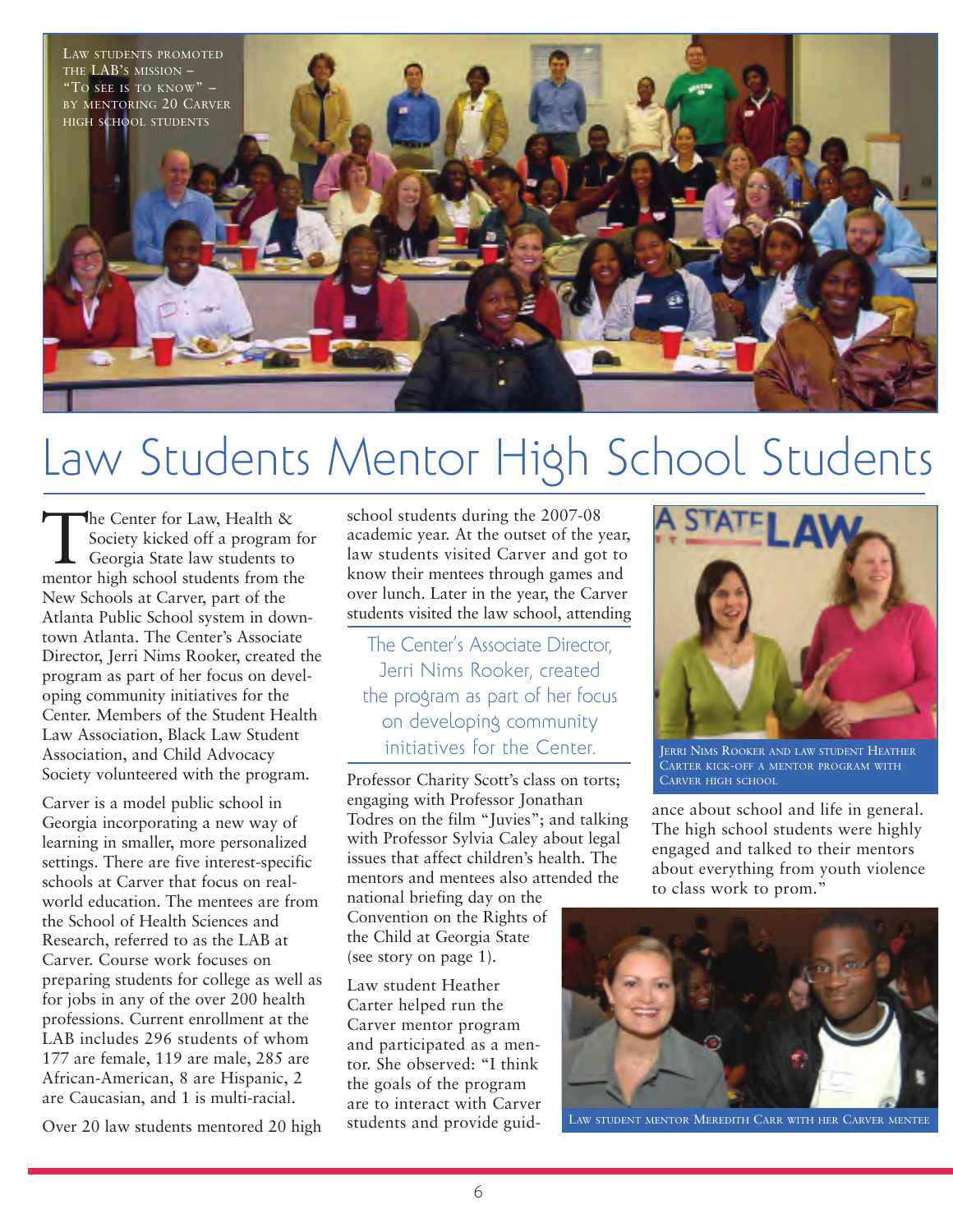# Paul Lombardo Consults on Feature Film

When travelers made their way to the New World in the early 20th century during one of this country's most massive waves of immigration, they were greeted at Ellis Island with a battery of tests, both physical and mental.

According to Professor Paul Lombardo, the tests were aimed at keeping out undesirable immigrants who might have been suffering from physical ailments or "feeblemindedness."

Professor Lombardo consulted with the film's writer-director, Emanuele Crialese, and helped inform scenes of immigrants passing though Ellis Island as officials tested the new arrivals' physical health and their mental aptitude.

Professor Lombardo is an expert on the eugenics movement in the United States and the history of laws aimed at shaping society's makeup. He put that expertise to work as an historical consultant on the feature film "Golden Door," recently released on DVD after opening in American theaters last summer.

Professor Lombardo consulted with the film's writer-director, Emanuele Crialese, and helped inform scenes of immigrants passing though Ellis Island as officials tested the new arrivals' physical health and their mental aptitude. The film's plot involves an English woman who secures passage to America, and follows her interactions with a family of Sicilians hoping to find a new home in the United States.

Professor Lombardo says immigration officials were practicing what was then considered cutting-edge science and trying to ensure that only healthy and mentally sound immigrants were allowed to stay. "What [the director] wanted was to be sure his vision of what was going on when people came across the Atlantic and ended up at Ellis Island in 1910, or during the era, was accurate," says Professor Lombardo, who has previously done consulting work on documentary films dealing with race and eugenics. "He wanted to be sure he got that sequence of going into Ellis Island, being physically examined and being mentally examined – he wanted to get that right."

"Golden Door," distributed by Miramax, is presented with an introduction by famed producer-director Martin Scorsese, who is of Italian descent.



# Annual Campaign

Your gift to the College of Law during its annual campaign may be directed to the Center. To support the Center, go to www.lawandhealth.org and click on 'Contact Us' and 'Support the Center'.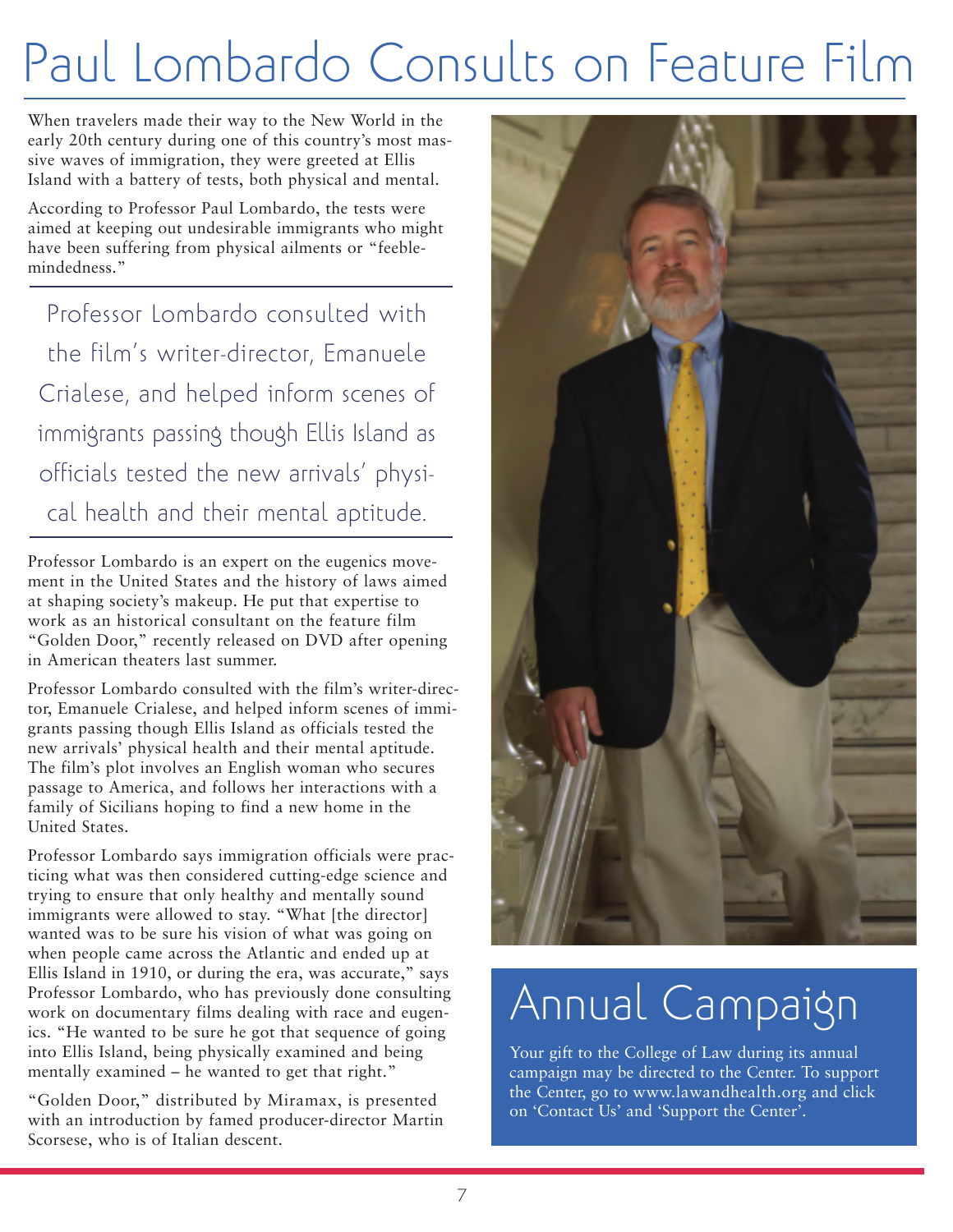# Practicing Law Graduates Serve as Mentors

The Center's Mentor Program for law students is now in its third successful year. The program pairs current law students who are members of the Student Health Law Association (SHLA) with practicing attorneys in the health law field who are members of the Center's Graduate Health Law Network (GHLN). The primary goal of the program is to give students greater exposure to the actual practice of law.

Students meet with their mentors at least twice a year regarding questions or concerns about law school, the profession, the Bar examination, legal practice, and other related topics. Attorney mentors sign up for a year and are encouraged to provide students with opportunities to observe and discuss the day-to-day realities of the practice of health law.

This year, SHLA hosted the kick-off for the program at a reception in the Fall and concluded the program at a social event in the Spring. Both events were held at Einstein's in Midtown Atlanta.

The Center sends out a request for graduate mentors each Fall. If you are a graduate, we hope you will consider sharing the gift of your time and talents with current law students.



GRADUATES AND STUDENTS AT THE SPRING SOCIAL EVENT AT EINSTEIN'S IN MIDTOWN ATLANTA.

## *Working with the law . . .*

*To promote society's health*



## Join Our Network

Do you have to be in the "health law" field (or know and love someone who is) in order to be a part of our growing network and get updates about our events?

Of course not – anyone may join. It is likely that, one way or another, you already are in or affected by the health law field. We offer opportunities for both Georgia State law graduates and other interested members of our community to participate in our network. It's free to be a subscriber – we look forward to serving you.

## Join GHLN

Any College of Law graduate may join the Graduate Health Law Network (GHLN). Our graduates participate in a variety of activities, including networking social gatherings, continuing legal education programs, and the Center's Mentor Program for law students. Just go to www.lawandhealth.org and click on 'Students and Alumni' and then 'Graduate Network' to join.

## Become a Friend of the Center

Any member of the public may become a Friend of the Center. Simply go to www.lawandhealth.org and click on 'Contact Us' and then 'Join Our Network' for on-line information about how to join. It is free to receive our newsletter and updates about our events and activities.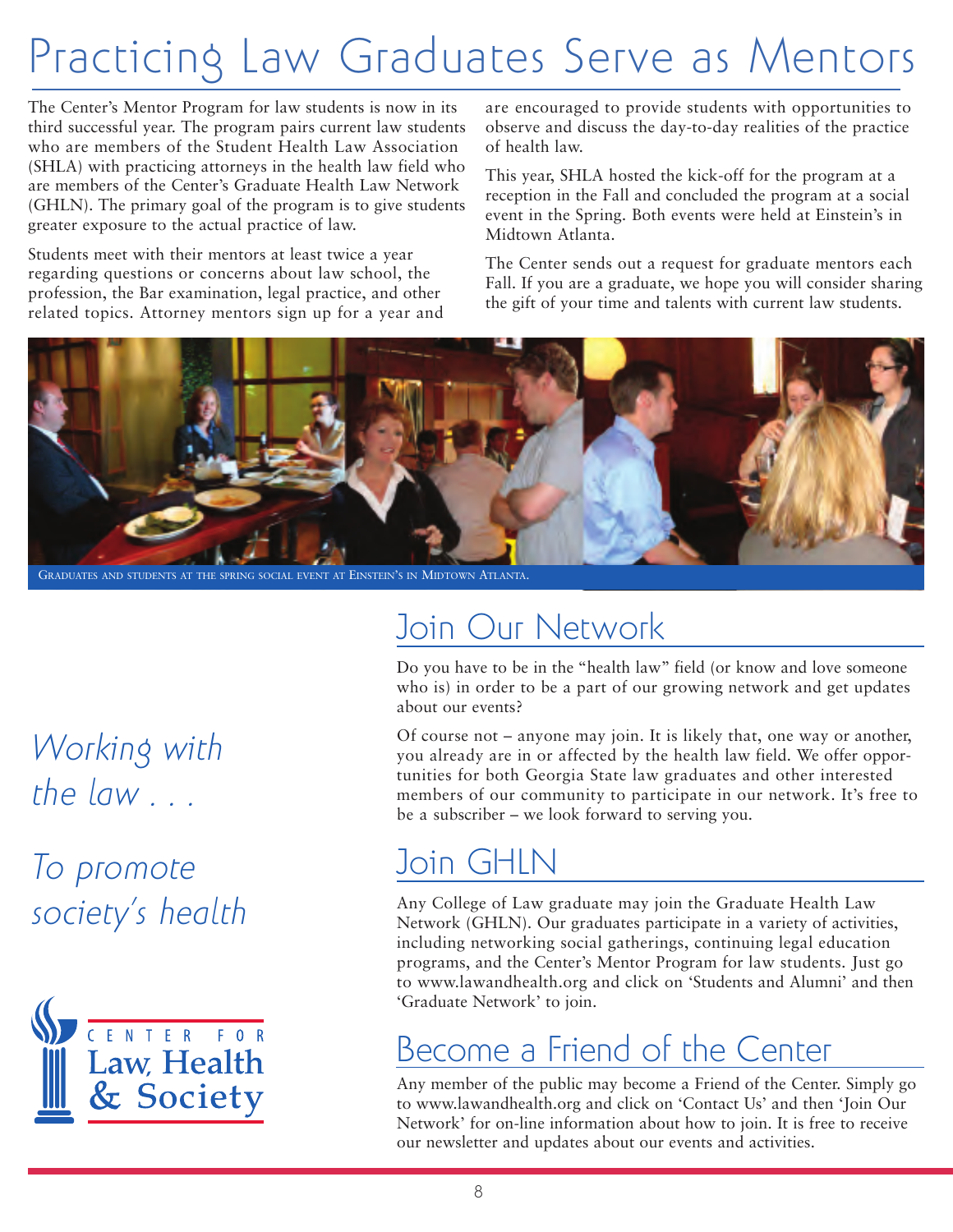# Bioethics at the Movies

The Student Health Law Association again hosted the<br>popular Bioethics at the Movies series this Spring.<br>Over lunch and popcorn (of course!), Center faculty<br>and academic professionals showed film and TV clins and popular Bioethics at the Movies series this Spring. Over lunch and popcorn (of course!), Center faculty and academic professionals showed film and TV clips and informally discussed with students the issues raised by the

clips. This year's series covered a wide range of topics, including informed consent, the role of genetics in determining sexual orientation, euthanasia, access to health care for low-income populations, gun control, the right to die, and the ethics of body-altering elective surgeries.

### **Wednesday Noon Film Festival**

### Bioethics at the Movies

| January 16  | "Bioethics in this movie? Inconceivable!"<br>Scenes from "The Princess Bride"<br>Moderator: Professor Leslie Wolf         |
|-------------|---------------------------------------------------------------------------------------------------------------------------|
| January 23  | "Don't Ask, Don't Tell"<br>Scenes from "Twilight of the Golds"<br>Moderator: Professor Paul Lombardo                      |
| January 30  | "Mercy or Murder?"<br>Scenes from "House"<br>Moderator: Professor Charity Scott                                           |
| February 6  | "Injustice for All"<br>Scenes from "John Q"<br>Moderator: Associate Director, Jerri Nims Rooker                           |
| February 13 | "Insomniacs Welcome"<br>Scenes from late-night television<br>Moderator: Professor Jonathan Todres                         |
| February 20 | "Pull That Plug!"<br>Scenes from "Million Dollar Baby"<br>Moderator: Professor Sylvia Caley                               |
| February 27 | "Spare Parts: Where do we draw the line on elective surgeries?"<br>Scenes from "Whole"<br>Moderator: Professor Lisa Bliss |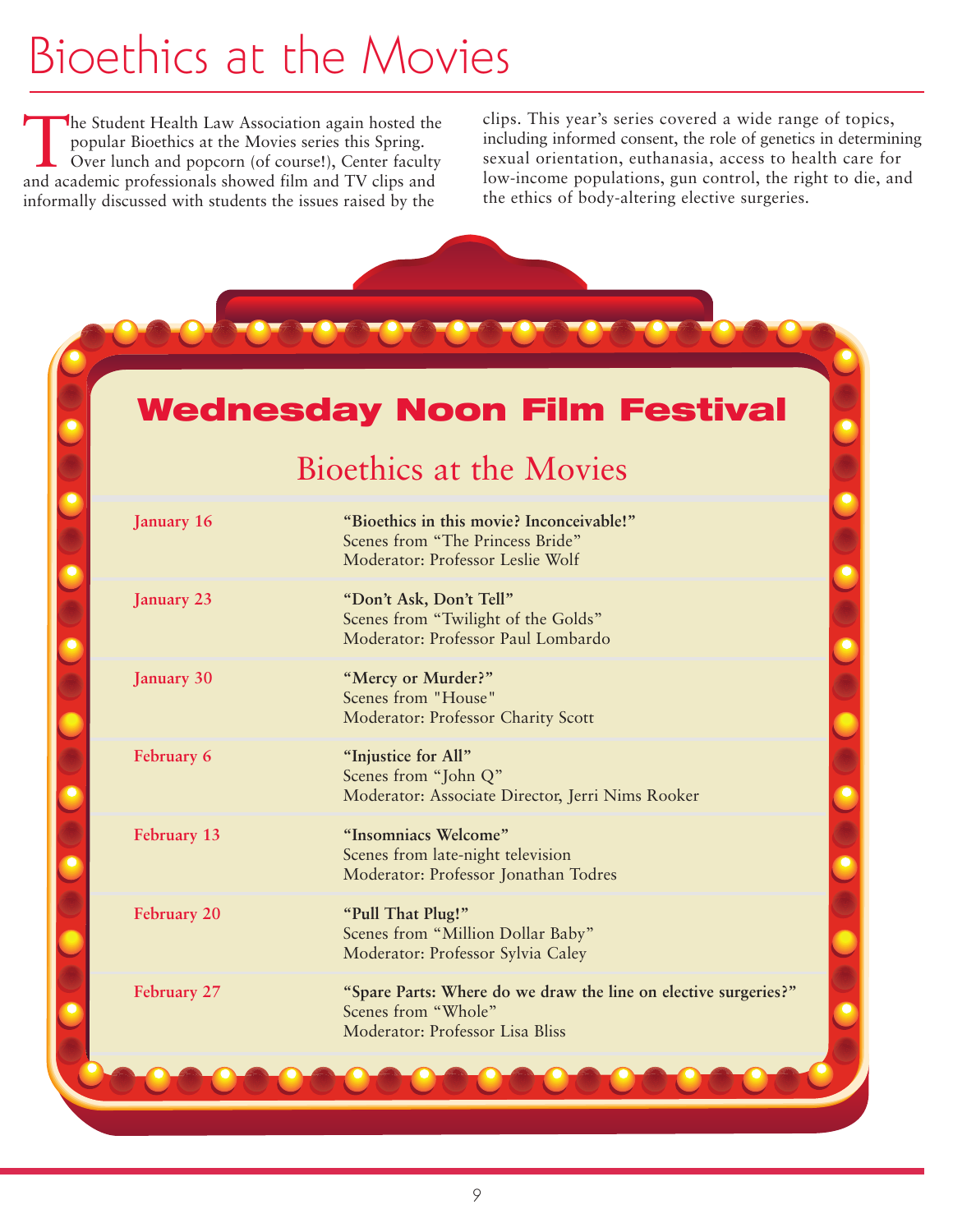# Center Highlights



### **Roberta Berry**

Professor Berry's book, *The Ethics of Genetic Engineering*, was released in August 2007. Her book chapter, "Health Care and the Human Genome: Regulatory Challenge and Response," appeared in *Legal Perspectives in Bioethics* in January 2008. She spoke on "The Transhumanist Challenge to Virtue Ethics" at a conference sponsored by the European Union in Vienna, Austria in June 2007 and on "Global Biotech, Local Bioethics?" at a meeting of Georgia Bio (organization of the Georgia life sciences industry) in Atlanta in September 2007.



#### **Lisa Bliss**

In addition to her work in the HeLP Legal Services Clinic, Professor Bliss is preparing a new course to be taught at the College of Law in Fall 2008, "Public Interest Law and Social Welfare." The course will introduce students to the laws and policies that address social welfare and poverty in American society. The course will also emphasize the practical applications of these laws via simulation and other active learning methods.



### **Sylvia Caley**

Professor Caley opened the newest HeLP office located at the hospital of Children's at Hughes Spalding in downtown Atlanta and adjacent to the law school's campus. Clinic students will have more access to the health care team and to children and their families at this location. Professor Caley received the 2008 Sparks Award, which is a University-wide award designed to recognize Georgia State's "unsung heroes" who "exemplify a willingness to go the extra mile."



### **Luciana Jabar**

Luciana Jaber has been the Administrative Coordinator for the HeLP Legal Services Clinic since its inception in January 2007. Fluent in both Spanish and Portuguese, Luciana assists Clinic clients who speak those languages with the many issues that arise during their case management. In addition to interpreting and translating communications between the clients and HeLP staff, including Clinic students, she helps clients by interpreting in court and with administrative agencies as well as translating and helping them submit required forms and paperwork.



#### **Paul Lombardo**

Professor Lombardo provided media commentary after controversial remarks on race by geneticist and Nobel Laureate James Watson (*USA Today*, November 21, 2007) and on proposals to change mental health confidentiality laws in the aftermath of the Virginia Tech shootings (*Roanoke Times*, December 30, 2007). He chaired the Ethics Panel of a National Institute of Environmental Health Sciences study to determine the feasibility of a National Twin Registry to investigate the genetic basis of complex diseases. He also lectured at Northwestern University, the Indiana State Supreme Court, and the National Press Club in Washington, D.C.



#### **Jerri Nims Rooker**

Jerri Nims Rooker has been promoted to Associate Director of the Center for Law, Health & Society. In Fall 2007, she was invited to testify for the Georgia Senate Study Committee on Rights Relating to Reproductive and Genetic Technology about ethical and legal issues of new technologies involving the embryo. She also spoke at the Healthcare Ethics Consortium of Georgia's Ethics Committee Workshop on "Law and Ethics in Health Care" and frequently speaks on Georgia's new advance directive to legal, health care, and community groups.



### **Aisha Saeed**

Aisha Saeed handles a variety of education law cases. In recent months she successfully secured hospital homebound services, evaluations, and appropriate accommodations at school for her clients. She has also provided training to law students, teachers, and parents regarding the rights of children with special needs in the educational setting. She will be presenting her fellowship project at the upcoming Equal Justice Works reception in Atlanta.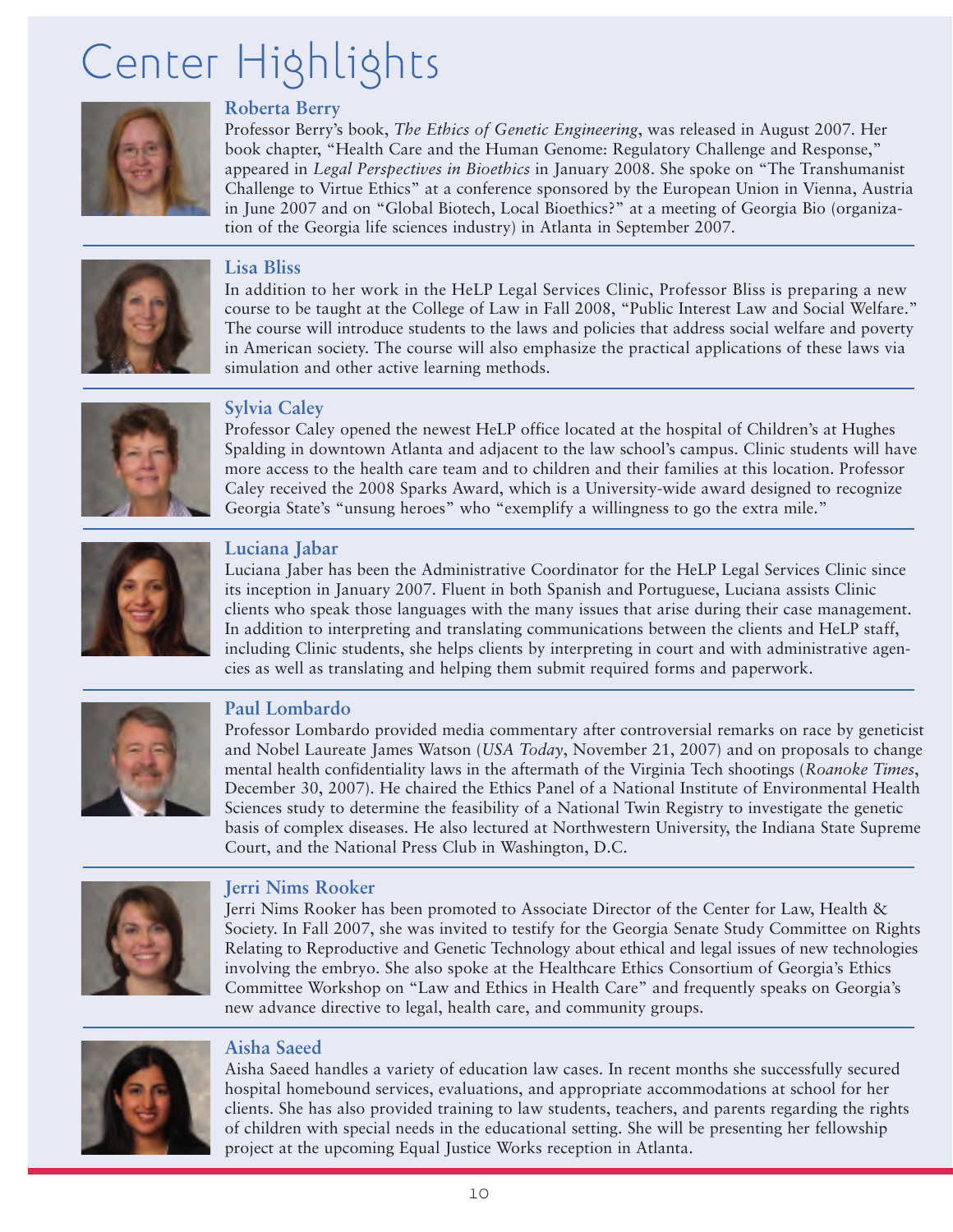

#### **Charity Scott**

Professor Scott became the editor of a new column on health law teaching for the *Journal of Law, Medicine & Ethics*, publishing essays on "How Well Do We Engage Our Students?" and "The Professor's Viewpoint: Should We Say What We Think in the Classroom?" She spoke at annual conferences of the ABA Health Law Section and American Public Health Association on how lawyers can address the social and economic determinants of health, and at Hamline University on conflict resolution in health care.



### **Jonathan Todres**

Professor Todres authored the lead article, "Rights Relationships and the Experience of Children Orphaned by AIDS," in the *U.C. Davis Law Review* (Dec. 2007) and an article in the *National Law Journal* (Feb. 25, 2008) entitled "U.S. Is Sole Holdout Over U.N. Child Advocacy Post." Professor Todres also spoke at conferences in Atlanta, St. Louis, and New York City. In February, he testified before the U.N. Committee on the Rights of the Child in Geneva, on the sale of children, child prostitution, and child pornography in the United States.



#### **Leslie Wolf**

Professor Wolf and colleagues in San Francisco published an article, "Implementing Routine HIV Testing: The Role of State Law," in the online, open-access, peer-reviewed journal PLoS One. Their article evaluates state laws regarding HIV testing that may present barriers to implementation of the CDC's recommendations for routine HIV testing. International media widely reported the results of this study. Professor Wolf also served as the bioethicist on two scientific review panels for the Department of Defense's Congressionally Directed Medical Research Programs.

# New Administrative Coordinator

The Center is pleased to welcome Robin Schreiner, who joined the College of Law in October 2007 as an Administrative Coordinator. She provides administrative support for the Center for Law, Health & Society as well as faculty support. She brings over 25 years of administrative and project management experience to her position.

Robin relocated from Southern California where she was employed with Amgen Pharmaceuticals. Previously, she worked at The High School at Moorpark College, nourishing her interest in the well-being of children. She has a wide range of experience from office management to managing budgets, executive support, event planning, and public relations. She is a member of the International Association of Administrative Professionals.